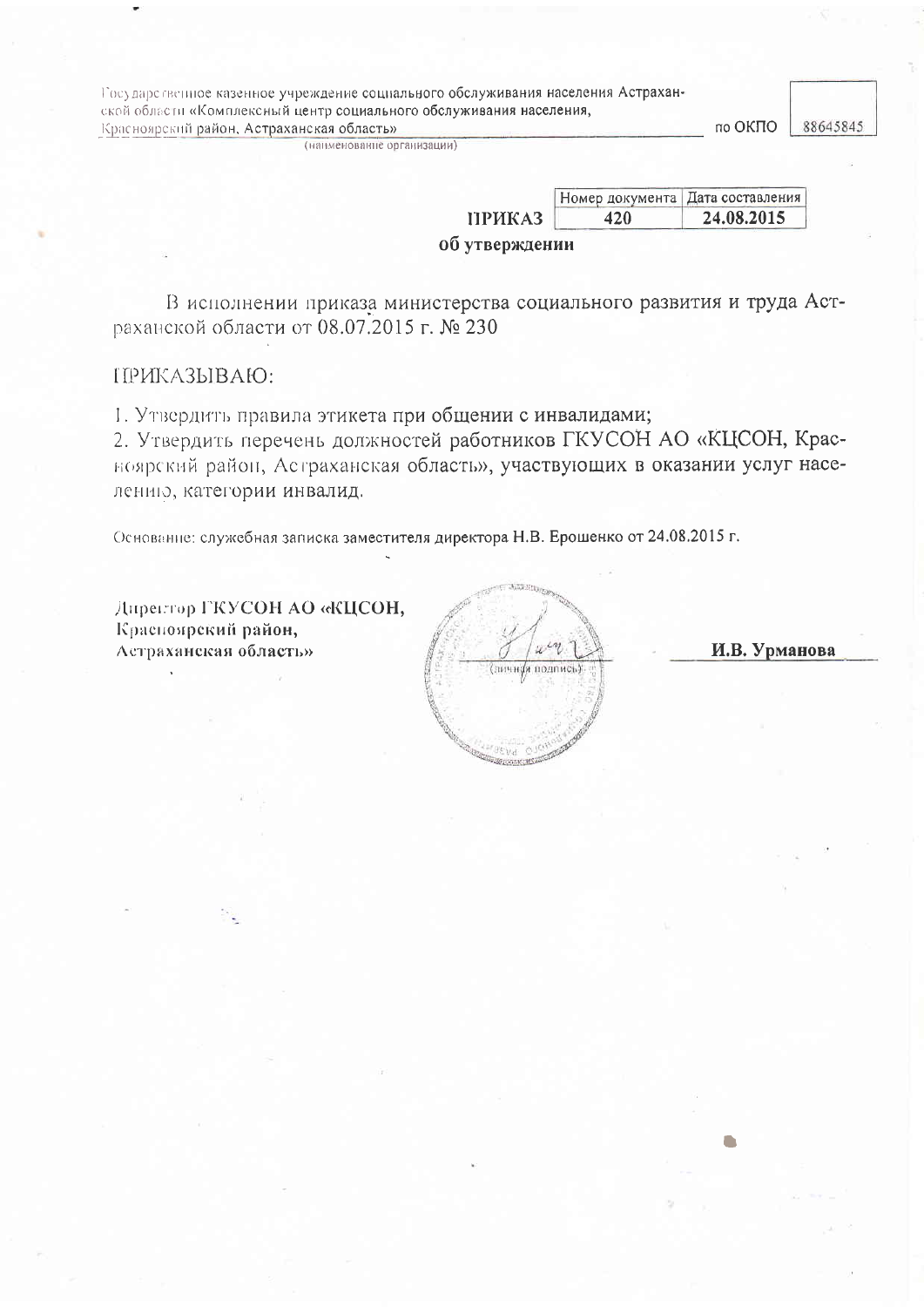Согласовано: Председатель Совета трудового коллектива С.М.Утепкалиева

Утверждаю: Директор ГКУСОН АО «КЦСОН, Красноярский район, Астрауанская область» Thier M.B. YpmaнoBa « it is churcine 2015 год

#### Правила этикета при общении с инвалидами

Работники ГКУСОН АО «КЦСОН, Красноярский район, Астраханская область» должны обеспечивать оказание помощи инвалидам в преодолении барьеров, мешающих получению ими услуг наравне с другими лицами.

#### Принципы общения

избегать конфликтных ситуаций;

внимательно слушать инвалида и слышать его;

регулировать собственные эмоции, возникающие в процессе взаимодействия;

обеспечивать высокую культуру и этику взаимоотношений;

цивилизовано противостоять манипулированию.

#### Общие правила этикета при общении с инвалидами

1. Обращение к человеку: когда вы разговариваете с инвалидом, обращайтесь непосредственно к нему, а не к сопровождающему или сурдопереводчику, которые присутствуют при разговоре.

2. Пожатие руки: когда вас знакомят с инвалидом, вполне естественно пожать ему руку: даже те, кому трудно двигать рукой или кто пользуется протезом, вполне могут пожать руку - правую или левую, что вполне допустимо.

3. Называйте себя и других: когда вы встречаетесь с человеком, который плохо или совсем не видит, обязательно называйте себя и тех людей, которые пришли с вами. Если у вас общая беседа в группе, не забывайте пояснить, к кому в данный момент вы обращаетесь, и назвать себя.

4. Предложение помощи: если вы предлагаете помощь, ждите, пока ее примут, а затем спрашивайте, что и как делать.

5. Адекватность и вежливость: обращайтесь с взрослыми инвалидами как с взрослыми. Обращайтесь к ним по имени и на ты, только если вы хорошо знакомы.

6. Не опирайтесь на кресло-коляску: опираться или виснуть на чьей-то инвалидной коляске - то же самое, что опираться или виснуть на ее обладателе, и это тоже раздражает. Инвалидная коляска - это часть неприкасаемого пространства человека, который ее использует.

7. Внимательность и терпеливость: когда вы разговариваете с человеком, испытывающим трудности в общении, слушайте его внимательно. Будьте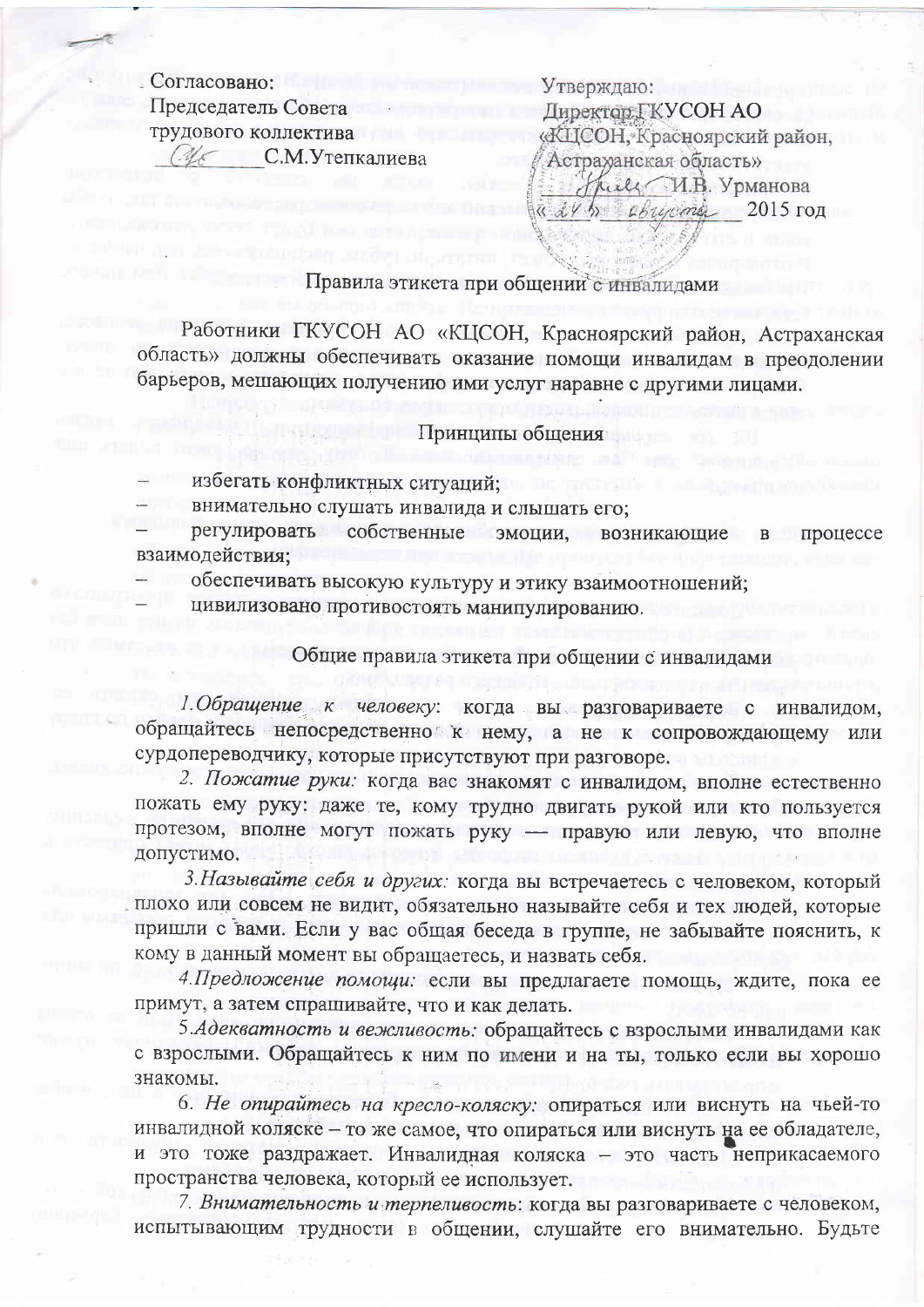терпеливы, ждите, когда человек сам закончит фразу. Не поправляйте его и не договаривайте за него. Никогда не притворяйтесь, что вы понимаете, если на самом деле это не так. Повторите, что вы поняли, это поможет человеку ответить вам, а вам - понять его.

человеком. говорите  $B<sub>PI</sub>$ когда  $\partial \pi$ я беседы: 8. Расположение пользующимся инвалидной коляской или костылями, расположитесь так, чтобы ваши и его глаза были на одном уровне, тогда вам будет легче разговаривать. Разговаривая с теми, кто может, читать по губам, расположитесь так, чтобы на Вас падал свет, и Вас было хорошо видно, постарайтесь, чтобы Вам ничего (еда, сигареты, руки), не мешало.

9. Привлечение внимания человека: чтобы привлечь внимание человека, который плохо слышит, помашите ему рукой или похлопайте по плечу. Смотрите ему прямо в глаза и говорите четко, но имейте в виду, что не все люди, которые плохо слышат, могут читать по губам.

10. Не смущайтесь, если случайно допустили оплошность, сказав "Увидимся" или "Вы слышали об этом...?" тому, кто не может видеть или слышать.

# Правила этикета при общении с инвалидами, испытывающими трудности при передвижении

Помните, что инвалидная коляска - неприкосновенное пространство человека. Не облокачивайтесь на нее, не толкайте, не кладите на нее ноги без разрешения. Начать катить коляску без согласия инвалида - то же самое, что схватить и понести человека без его разрешения.

Всегда спрашивайте, нужна ли помощь, прежде чем оказать ее. Предлагайте помощь, если нужно открыть тяжелую дверь или пройти по ковру с длинным ворсом.

Если ваше предложение о помощи принято, спросите, что нужно делать, и четко следуйте инструкциям.

Если вам разрешили передвигать коляску, сначала катите ее медленно. Коляска быстро набирает скорость, и неожиданный толчок может привести к потере равновесия.

Всегда лично убеждайтесь в доступности мест, где запланированы мероприятия. Заранее поинтересуйтесь, какие могут возникнуть проблемы или барьеры и как их можно устранить.

Не надо хлопать человека, находящегося в инвалидной коляске, по спине

или по плечу. Если возможно, расположитесь так, чтобы ваши лица были на одном уровне. Избегайте положения, при котором вашему собеседнику нужно запрокидывать голову.

Если существуют архитектурные барьеры, предупредите о них, чтобы человек имел возможность принимать решения заранее.

Помните, что, как правило, у людей, имеющих срудности при передвижении, нет проблем со зрением, слухом и пониманием.

Не думайте, что необходимость пользоваться инвалидной коляской - это трагедия. Это способ свободного (если нет архитектурных барьеров)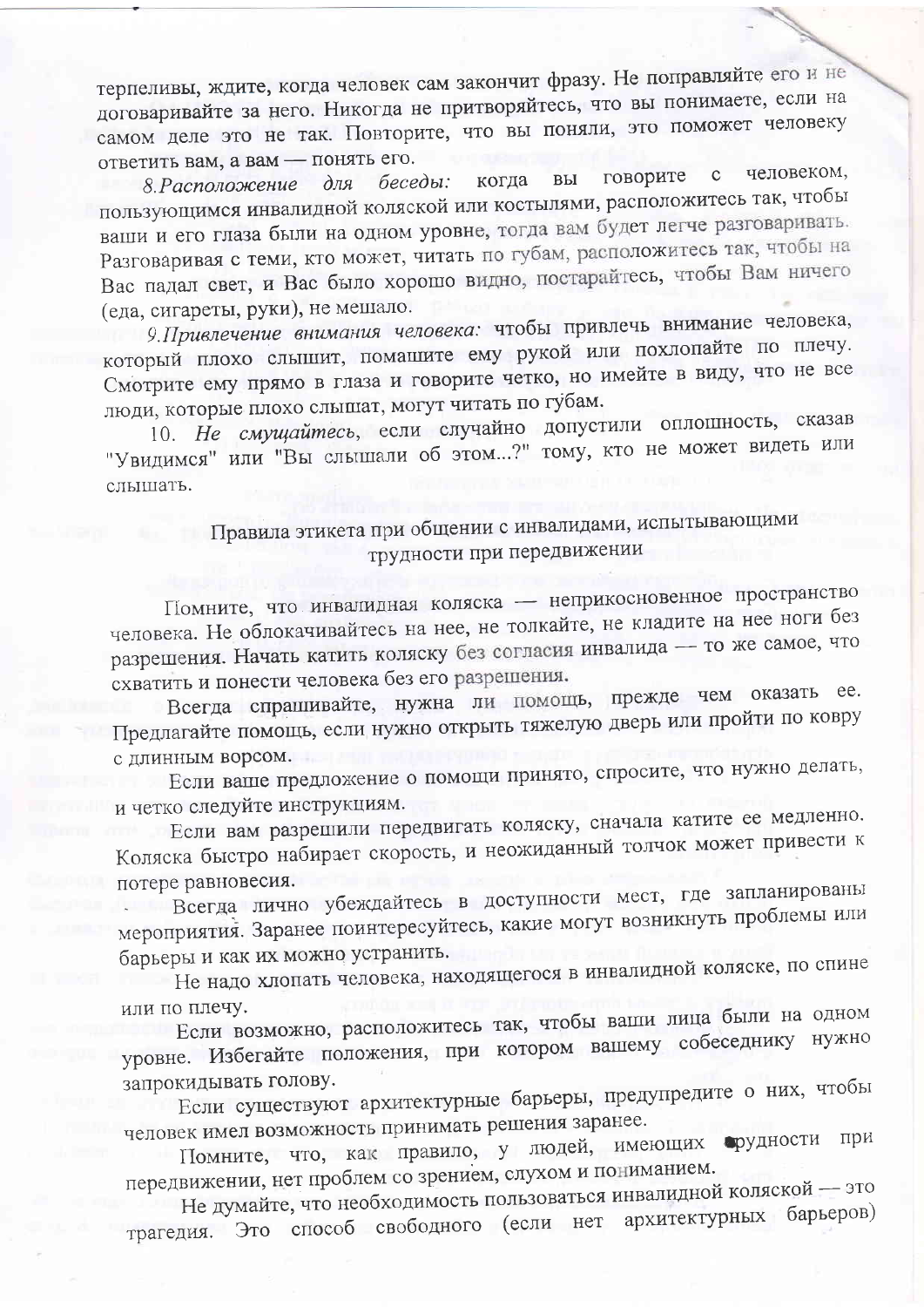передвижения. Есть люди, пользующиеся инвалидной коляской, которые не утратили способности ходить и могут передвигаться с помощью костылей, трости и т.п. Коляски они используют для того, чтобы экономить силы и быстрее передвигаться.

### Правила этикета при общении с инвалидами, имеющими нарушение зрение или незрячими

Предлагая свою помощь, направляйте человека, не стискивайте его руку, идите так, как вы обычно ходите. Не нужно хватать слепого человека и тащить его за собой.

Опишите кратко, где вы находитесь. Предупреждайте о препятствиях: ступенях, лужах, ямах, низких притолоках, трубах и т.п.

Используйте, если это уместно, фразы, характеризующие звук, запах, расстояние. Делитесь увиденным.

Обращайтесь с собаками-поводырями не так, как с обычными домашними животными. Не командуйте, не трогайте и не играйте с собакойповодырем.

Если вы собираетесь читать незрячему человеку, сначала предупредите об этом. Говорите нормальным голосом. Не пропускайте информацию, если вас об этом не попросят.

Если это важное письмо или документ, не нужно для убедительности давать его потрогать. При этом не заменяйте чтение пересказом. Когда незрячий человек должен подписать документ, прочитайте его обязательно. Инвалидность не освобождает слепого человека от ответственности, обусловленной документом.

Всегда обращайтесь непосредственно к человеку, даже если он вас не видит, а не к его зрячему компаньону.

Всегда называйте себя и представляйте других собеседников, а также остальных присутствующих. Если вы хотите пожать руку, скажите об этом.

Когда вы предлагаете незрячему человеку сесть, не усаживайте его, а направьте руку на спинку стула или подлокотник. Не водите по поверхности его руку, а дайте ему возможность свободно потрогать предмет. Если вас попросили помочь взять какой-то предмет, не следует тянуть кисть слепого к предмету и брать его рукой этот предмет.

Когда вы общаетесь с группой незрячих людей, не забывайте каждый раз называть того, к кому вы обращаетесь.

Не заставляйте вашего собеседника вещать в пустоту: если вы перемещаетесь, предупредите его.

Вполне нормально употреблять слово «смотреть». Для незрячего человека это означает «видеть руками», осязать.

Избегайте расплывчатых определений и инструкций, которые обычно сопровождаются жестами, выражений вроде «Стакан находится где-то там на столе». Старайтесь быть точными: «Стакан посередине стола».

Если вы заметили, что незрячий человек сбился с маршрута, не управляйте его движением на расстоянии, подойдите и помогите выбраться на нужный путь.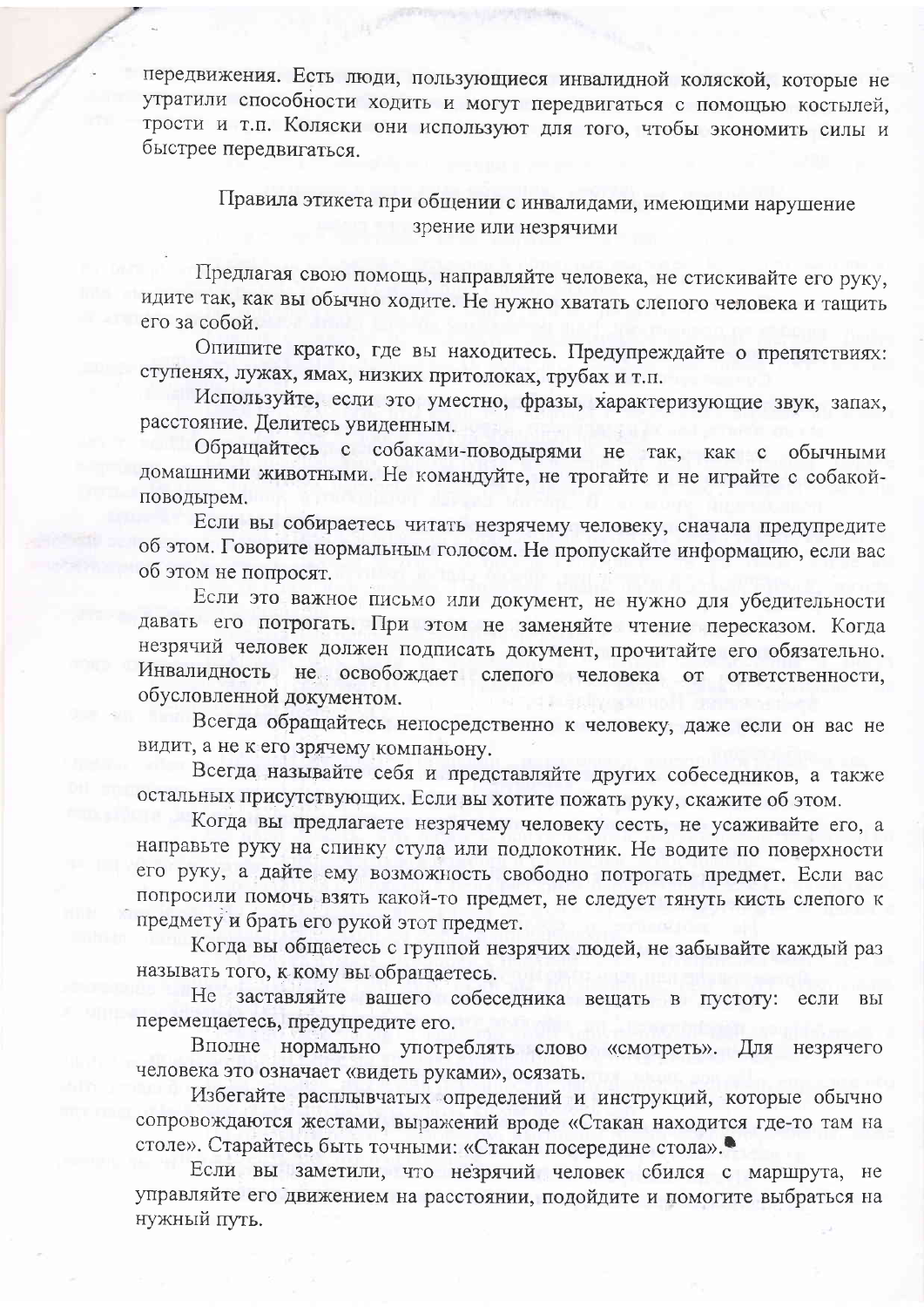спуске или подъеме по ступенькам ведите незрячего При перпендикулярно к ним. Передвигаясь, не делайте рывков, резких движений. При сопровождении незрячего человека не закладывайте руки назад - это неудобно.

## Правила этикета при общении с инвалидами, имеющими нарушение слуха

Разговаривая с человеком, у которого плохой слух, смотрите прямо на него. Не затемняйте свое лицо и не загораживайте его руками, волосами или какими-то предметами. Ваш собеседник должен иметь возможность следить за выражением вашего лица.

Существует несколько типов и степеней глухоты. Соответственно, существует много способов общения с людьми, которые плохо слышат. Если вы не знаете, какой предпочесть, спросите у них.

Некоторые люди могут слышать, но воспринимают отдельные звуки неправильно. В этом случае говорите более громко и четко, подбирая подходящий уровень. В другом случае понадобится лишь снизить высоту голоса, так как человек утратил способность воспринимать высокие частоты.

Чтобы привлечь внимание человека, который плохо слышит, назовите его по имени. Если ответа нет, можно слегка тронуть человека или же помахать рукой.

Говорите ясно и ровно. Не нужно излишне подчеркивать что-то. Кричать, особенно в ухо, тоже не надо.

Если вас просят повторить что-то, попробуйте перефразировать свое предложение. Используйте жесты.

Убедитесь, что вас поняли. Не стесняйтесь спросить, понял ли вас собеседник.

Если вы сообщаете информацию, которая включает в себя номер, технический или другой сложный термин, адрес, напишите ее, сообщите по факсу или электронной почте или любым другим способом, но так, чтобы она была точно понята.

Если существуют трудности при устном общении, спросите, не будет ли проще переписываться.

Не забывайте о среде, которая вас окружает. В больших или многолюдных помещениях трудно общаться с людьми, которые плохо слышат. Яркое солнце или тень тоже могут быть барьерами.

Очень часто глухие люди используют язык жестов. Если вы общаетесь через переводчика, не забудьте, что обращаться надо непосредственно к собеседнику, а не к переводчику.

Не все люди, которые плохо слышат, могут читать по губам. Вам лучше всего спросить об этом при первой встрече. Если ваш собеседник обладает этим навыком, нужно соблюдать несколько важных правил. Помните, что только три из десяти слов хорошо прочитываются.

Нужно смотреть в лицо собеседнику и говорить ясно и медленно, использовать простые фразы и избегать несущественных слов.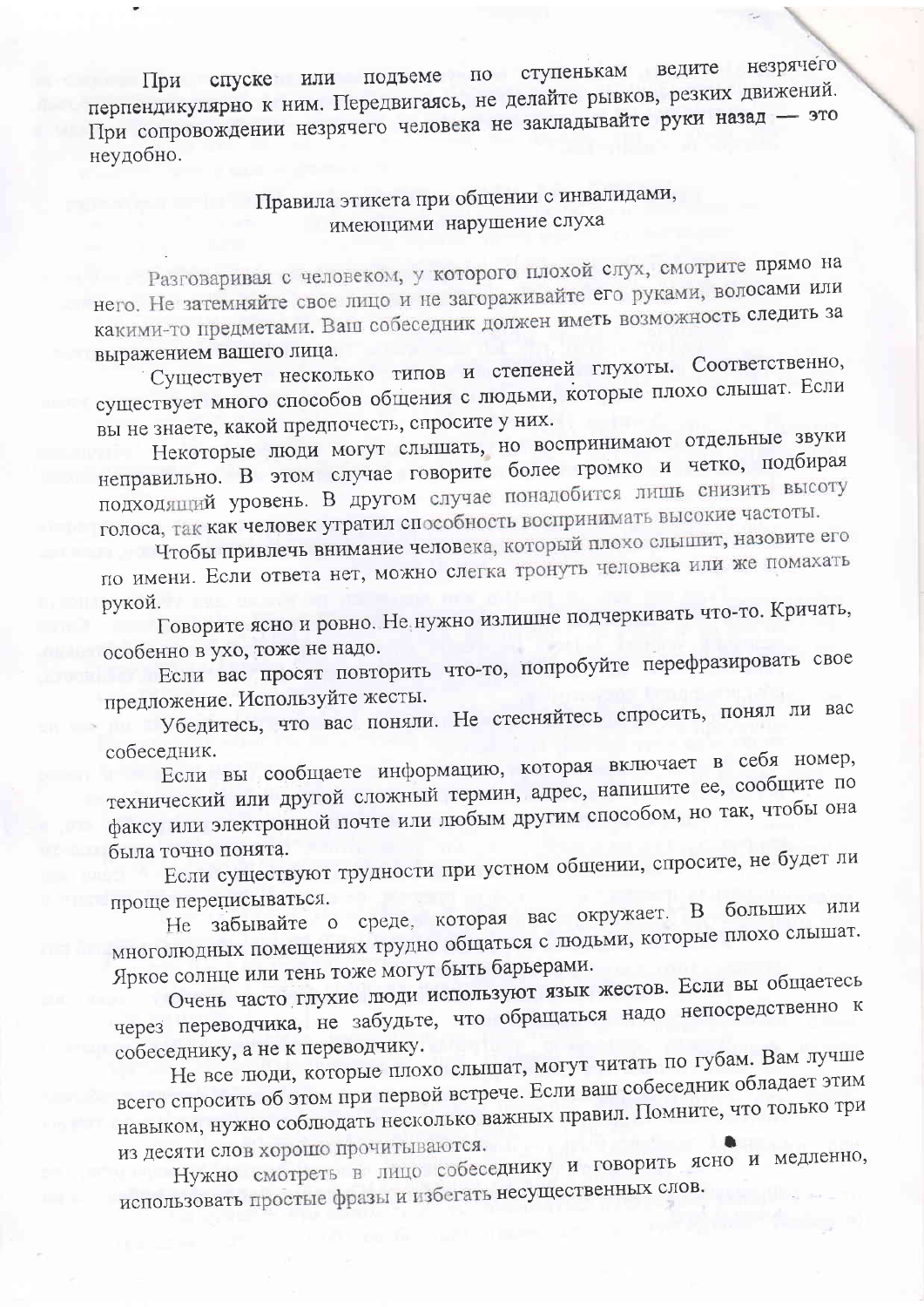Нужно использовать выражение лица, жесты, телодвижения, если хотите подчеркнуть или прояснить смысл сказанного.

> Правила этикета при общении с инвалидами, имеющими задержку в развитии и проблемы общения, умственные нарушения

Используйте доступный язык, выражайтесь точно и по делу.

Избегайте словесных штампов и образных выражений, если только вы не уверены в том, что ваш собеседник с ними знаком.

Не говорите свысока. Не думайте, что вас не поймут.

Говоря о задачах или проекте, рассказывайте все «по шагам». Дайте вашему собеседнику возможность обыграть каждый шаг после того, как вы объяснили ему.

Исходите из того, что взрослый человек с задержкой в развитии имеет такой же опыт, как и любой другой взрослый человек.

Если необходимо, используйте иллюстрации или фотографии. Будьте готовы повторить несколько раз. Не сдавайтесь, если вас с первого раза не поняли.

Обращайтесь с человеком с проблемами развития точно так же, как вы бы обращались с любым другим. В беседе обсуждайте те же темы, какие вы обсуждаете с другими людьми. Например, планы на выходные, отпуск, погода, последние события.

Обращайтесь непосредственно к человеку.

Помните, что люди с задержкой в развитии дееспособны и могут подписывать документы, контракты, голосовать, давать согласие Ha медицинскую помощь и т.д.

Правила этикета при общении с инвалидами, имеющими психические нарушения

Не надо думать, что люди с психическими нарушениями обязательно нуждаются в дополнительной помощи и специальном обращении.

Обращайтесь с людьми с психическими нарушениями как с личностями. Не нужно делать преждевременных выводов на основании опыта общения с другими людьми с такой же формой инвалидности.

Не следует думать, что люди с психическими нарушениями более других склонны к насилию. Это миф. Если вы дружелюбны, они будут чувствовать себя спокойно.

Неверно, что люди с психическими нарушениями имеют проблемы в понимании или ниже по уровню интеллекта, чем большинство людей.

Если человек, имеющий психические нарушения, расстроен, спросите его спокойно, что вы можете сделать, чтобы помочь ему.

Не говорите резко с человеком, имеющим психические нарушения, даже если у вас есть для этого основания.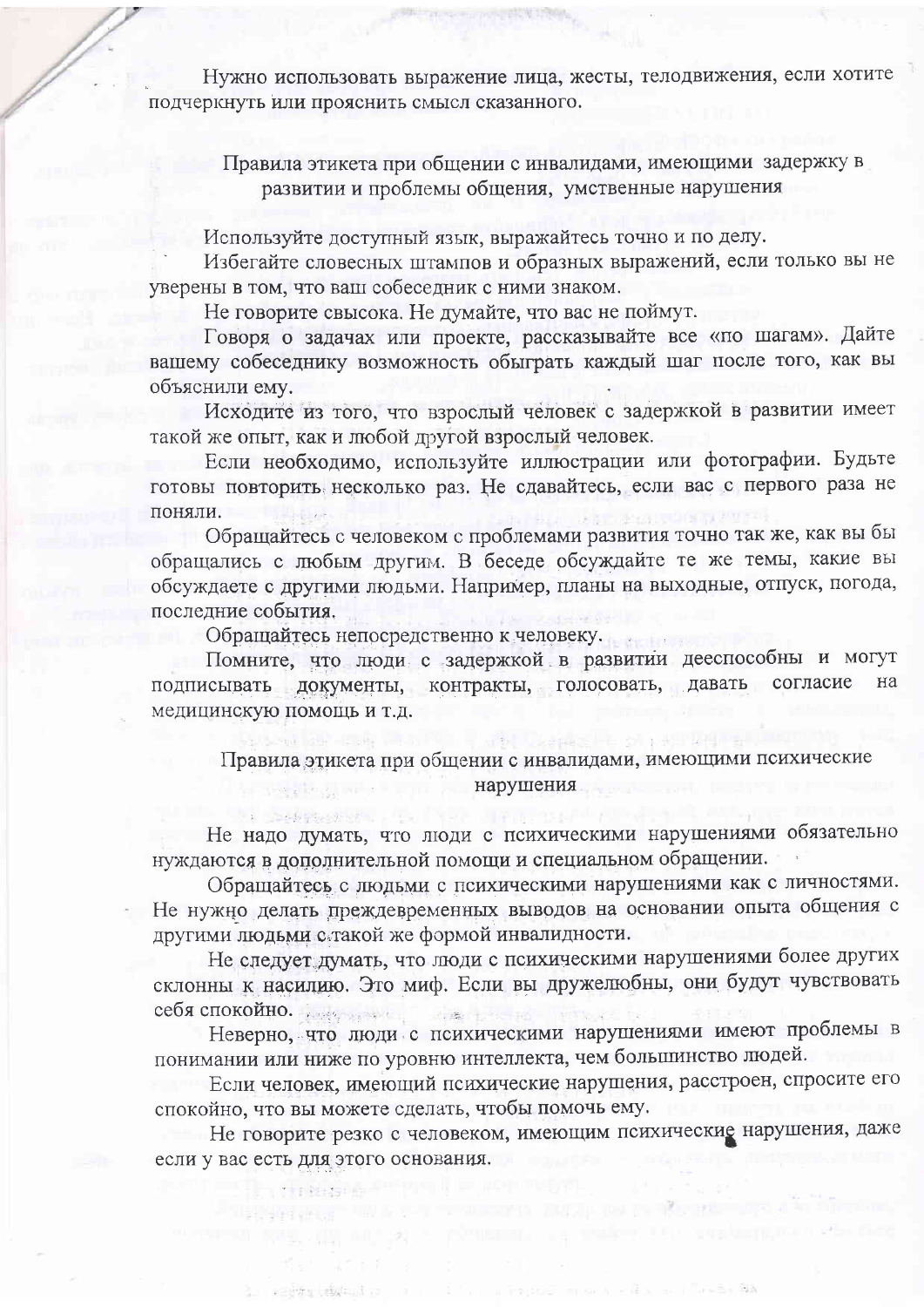# Правила этикета при общении с инвалидом, испытывающим затруднения в речи

Не игнорируйте людей, которым трудно говорить, потому что понять их - в ваших интересах.

Не перебивайте и не поправляйте человека, который испытывает трудности в речи. Начинайте говорить только тогда, когда убедитесь, что он уже закончил свою мысль.

Не пытайтесь ускорить разговор. Будьте готовы к тому, что разговор с человеком с затрудненной речью займет у вас больше времени. Если вы спешите, лучше, извинившись, договориться об общении в другое время.

Смотрите в лицо собеседнику, поддерживайте визуальный контакт. Отдайте этой беседе все ваше внимание.

Не думайте, что затруднения в речи - показатель низкого уровня интеллекта человека.

Старайтесь задавать вопросы, которые требуют коротких ответов или кивка.

Не притворяйтесь, если вы не поняли, что вам сказали. Не стесняйтесь переспросить. Если вам снова не удалось понять, попросите произнести слово в более медленном темпе, возможно, по буквам.

Не забывайте, что человеку с нарушенной речью тоже нужно высказаться. Не перебивайте его и не подавляйте. Не торопите говорящего.

Если у вас возникают проблемы в общении, спросите, не хочет ли ваш собеседник использовать другой способ - написать, напечатать. Discounts a support the Special Accounts of the second party and a

I Show with a relation of a new content to see to be a relation of the

The pose profile and a

**PARTICIPAL AND INCOME.** 

The control of the construction of the second second in the construction of the construction of the construction of the construction of the construction of the construction of the construction of the construction of the co

on the a fould an initial shore entered any society of the full